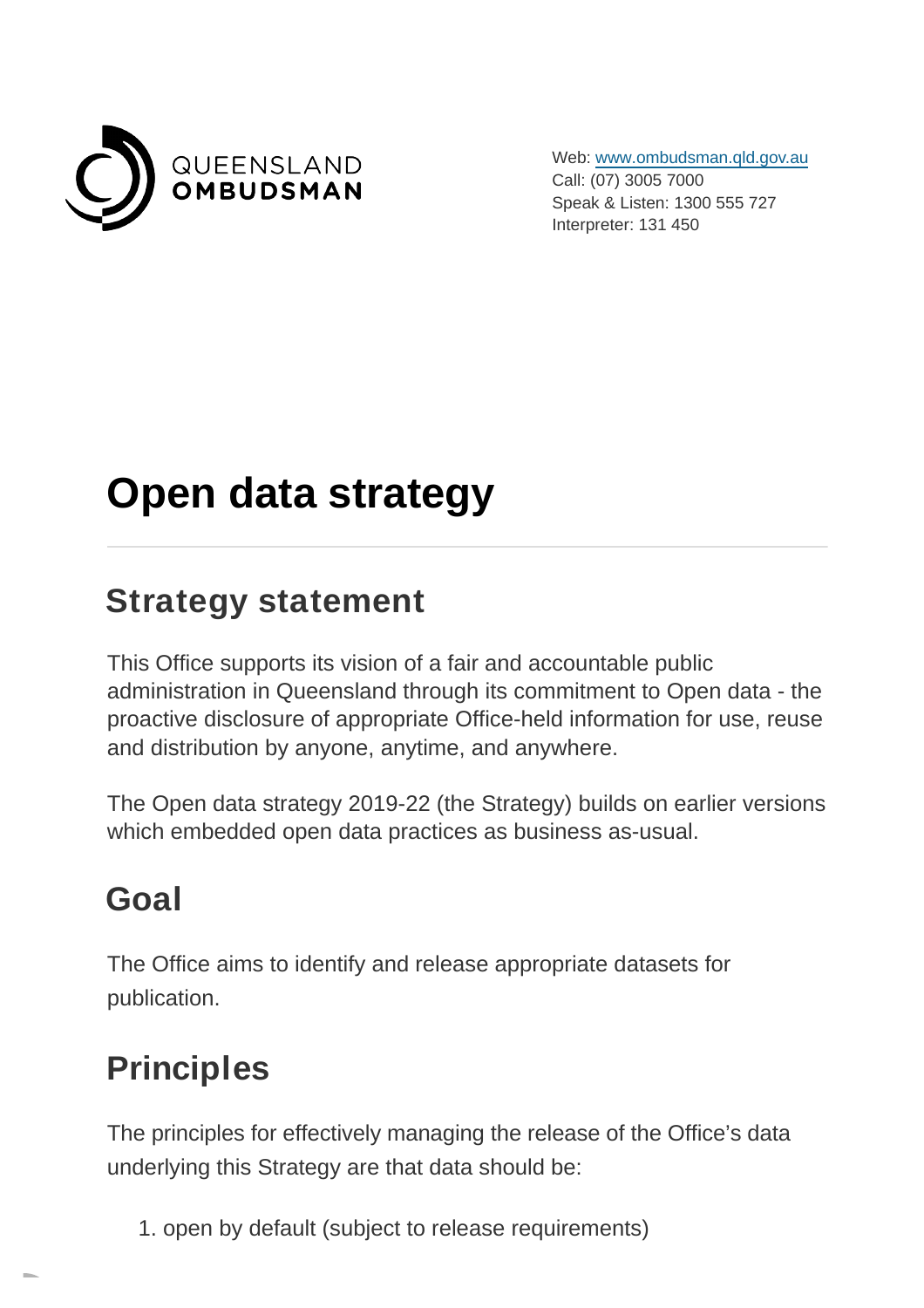- 2. timely and comprehensive
- 3. accessible and usable
- 4. comparable and interoperable
- 5. for improved governance and citizen engagement
- 6. for inclusive development and innovation.

### **Release**

There are five main components:

- 1. **Identification**: The Office will proactively identify information that can be released and is of value to the public in one or more of the following ways:
	- o increase the openness and transparency
	- capture the public interest or promote public debate
	- be used and analysed by researchers or non-government organisations
	- allow new products or services to be developed by users of the data
	- o report on customer feedback and experience
	- provide geospatial or contact data.
- **Assessment:** Data will be assessed in light of its compliance with: 2.
	- o legislation
	- policies and guidelines
	- privacy and confidentiality
	- security
	- privilege
	- public safety
	- commercial confidentiality
	- operational risk.
- **Publication:** Data will be published in line with the standards of 3. the Queensland Ombudsman's website and the Publishing standards outlined at data.qld.gov.au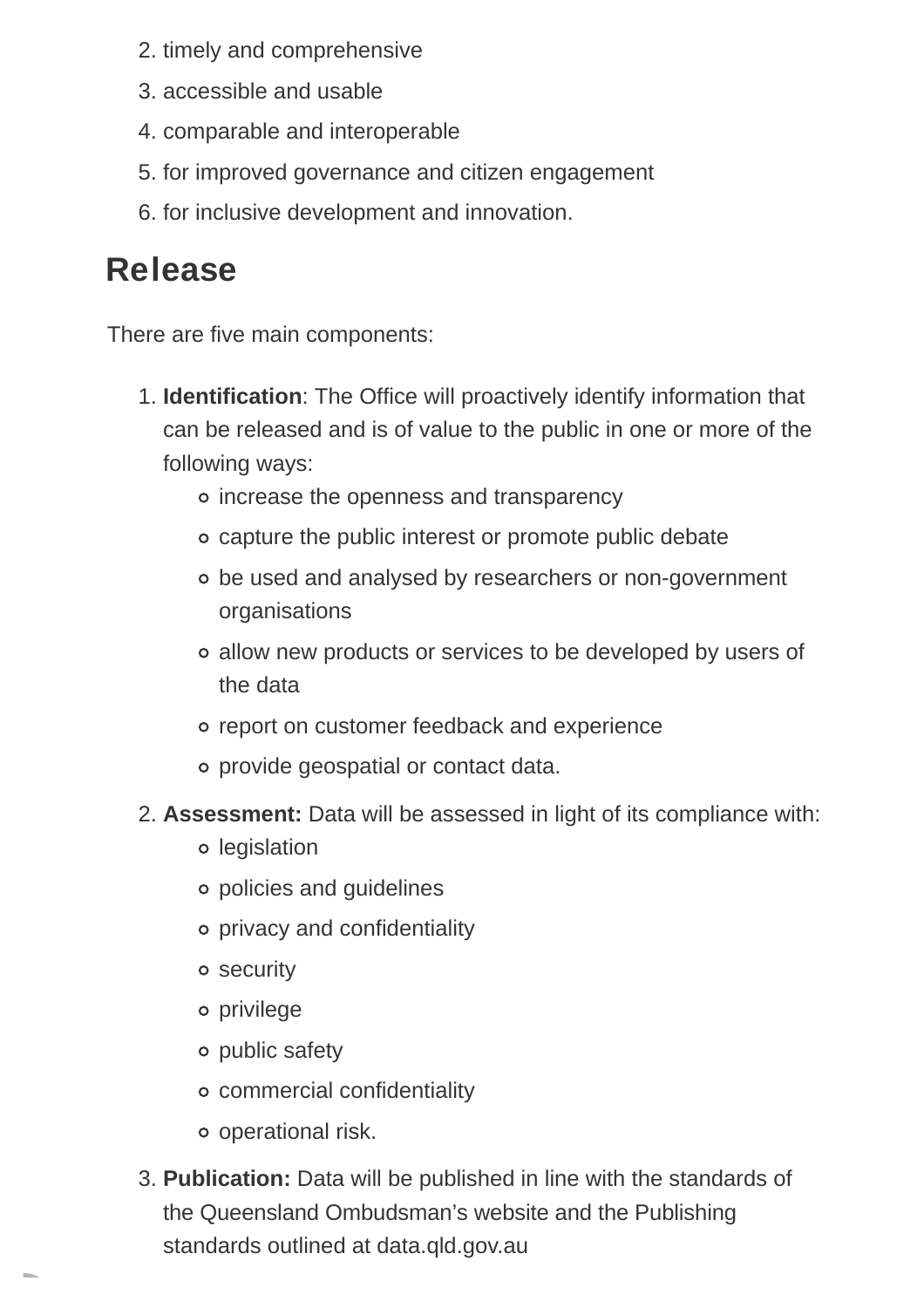- **Management and governance**: The Office will continue to 4. manage the accuracy and quality of data by consulting data custodians and owners. The Office will continue to ensure the process is incorporated as business-as-usual, and reviewed as part of the governance framework. Feedback should be directed to OpenData@ombudsman.qld.gov.au.
- **Quality and accessibility:** The Office's terms of use of the 5. internet apply to all open data. To ensure our data users can do so effectively, the Office will:
	- not compromise privacy legislation and obligations, public safety, security or commercial confidentiality
	- format data with consideration for how it will be most useful i.e. open formats such as CSV and XML
	- accompany the data with appropriate standardised metadata to make the data discoverable and meaningful i.e. consistent, standard and adequate descriptions
	- display clear usage licences
	- advise of data quality and publication schedule.

While every care will be taken to ensure the data's quality and veracity, the Office does not accept any liability for the data provided, or for loss or damages incurred as a result of reliance upon the data.

# **Datasets**

All information released by the Office complies with the Ombudsman Act 2001 and Information Privacy Act 2009 to appropriately protect data that is restricted for reasons of confidentiality.

#### **Data sets to be released annually (October)**

- [Complaints data \(CSV](https://www.ombudsman.qld.gov.au/ArticleDocuments/273/2020-21%20Open%20data%20annual%20report%20Complaints.CSV.aspx) 2.7KB) statistical information about complaints received by the office
- [Training data \(CSV](https://www.ombudsman.qld.gov.au/ArticleDocuments/273/2020-21%20Open%20data%20annual%20report%20Training.CSV.aspx) 2KB) agencies that participated in training by course and number